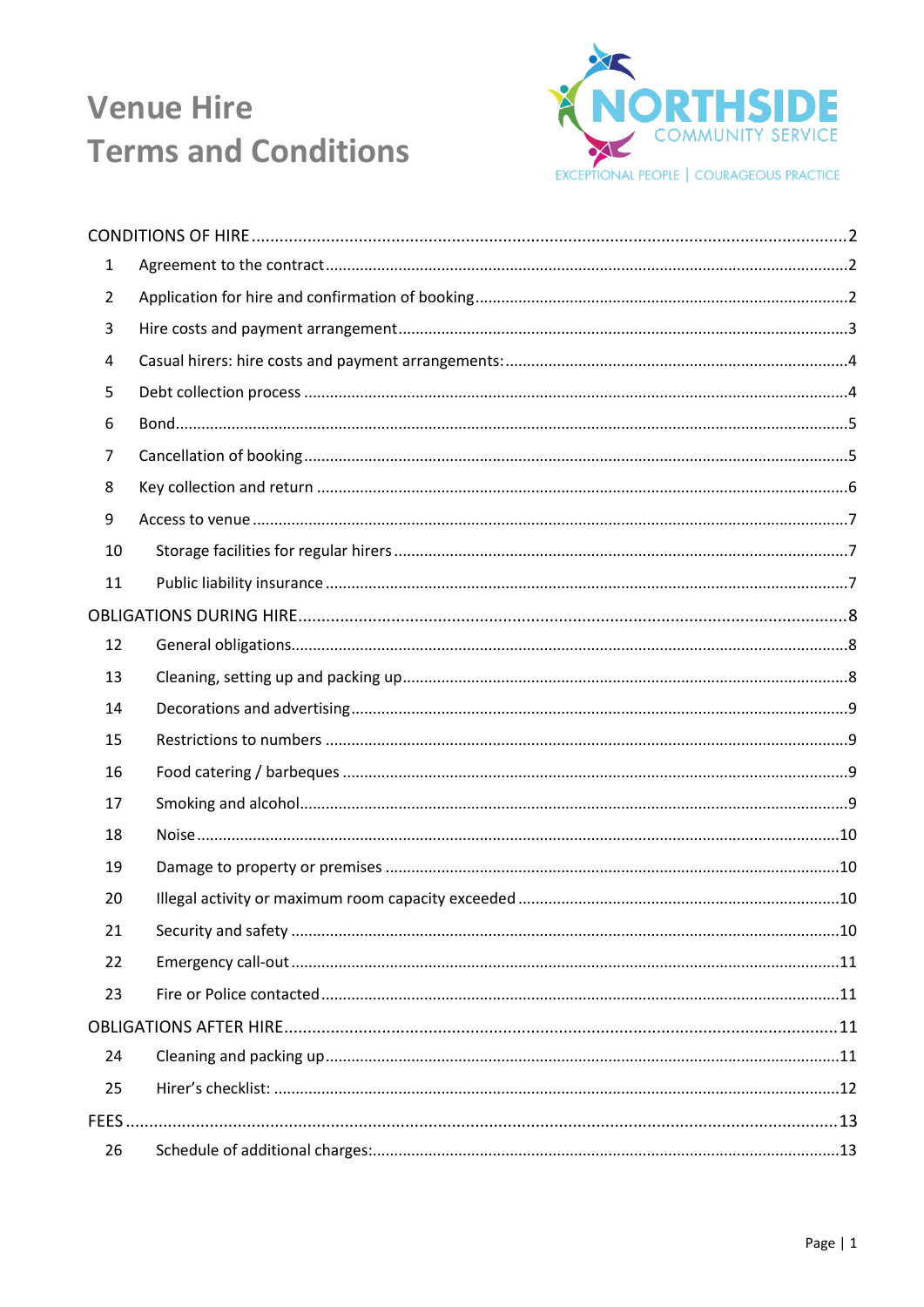

## <span id="page-1-0"></span>**CONDITIONS OF HIRE**

### <span id="page-1-1"></span>**1 Agreement to the contract**

- 1.1 *Purpose of hire:* The venues are available for regular and casual hire by community groups, organisations including not for profit and the general public for private events. Organisations, groups or individuals hiring venues managed by Northside Community Service (Northside) do so only for the stated purpose of hire. The purpose of hire must be lawful and conducted in a manner that does not disrupt users of other venues or residents of the community.
- 1.2 *Age Restrictions:* Northside do not allow events (birthdays, graduations etc.) for ages between 12-30 years. False information provided on a 'Venue Hire Application Form' and/or non-compliance of age restrictions will result in the person signing the declaration on the hire form being charged an additional \$500.00 (refer to *26. Schedule of Additional Charges, Item 1*).
- *1.3 Restrictions to numbers attending:*
	- 1.3.1 An estimate of the numbers of guests attending must be included on the 'Venue Hire Application Form'. If the number of guests attending is in excess of the number of guests included on the application form, a fee may be charged (refer to *26. Schedule of Additional Charges, Item 2*).
	- 1.3.2 Maximum capacity compliance: To satisfy fire regulations the maximum capacity for each venue is declared on the application. Strict adherence to this capacity must be maintained. If this term is breached, a fee may be charged (refer to *26. Schedule of Additional Charges, Item 3 and Item 17*).
- 1.4 *Times of hire:* Venues are available for hire from 8am to 12 midnight. The period of hire shall commence and conclude strictly at the agreed times nominated on the 'Venue Hire Application Form'. The set up and clean up time must be included in the times of hire. The venue must be vacated promptly at the conclusion of the hiring period. An extra charge will be imposed for any additional time used which is not booked in advance (refer to *26. Schedule of Additional Charges, Item 8*).
- 1.5 *Days of hire:* Venues are available for hire seven days a week. No casual or regular hire will be available from 23 December to 4 January.
- 1.6 *Vacation of venue:* No bookings can be accepted past midnight. Venues must be vacated no later than midnight.

### <span id="page-1-2"></span>**2 Application for hire and confirmation of booking**

- 2.1 Once a 'Venue Hire Application Form' is received, Northside will confirm the booking via email within seven (7) working days. If you do not receive a confirmation after seven (7) working days, please contact us on (02) 6257 2255.
- 2.2 The person completing the 'Venue Hire Application Form' and signing the venue hire agreement on the form must provide a copy of their drivers licence or other photographic ID including the current address when submitting their 'Venue Hire Application Form'.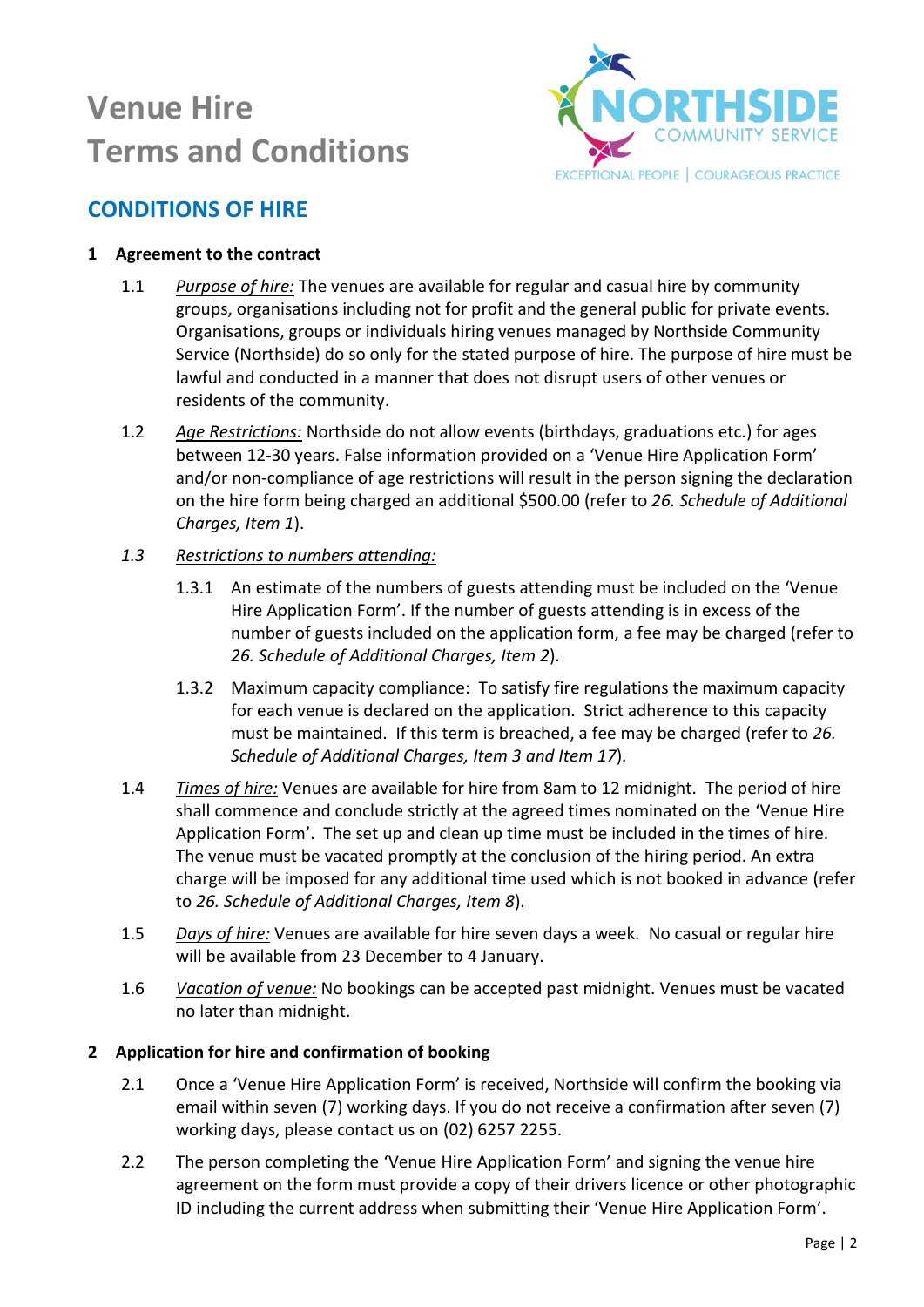

### <span id="page-2-0"></span>**3 Hire costs and payment arrangement**

- 3.1 Northside will review rates annually and provide at least four (4) weeks' notice of any rate changes.
- 3.2 If an organisation is eligible for a discounted rate based on Not-For-Profit (NFP) organisation status, an ATO Certificate must be submitted with the 'Venue Hire Application Form'.
- 3.3 Regular Hirers: hire costs and payment arrangements:
	- 3.3.1 Hire charges will be calculated and invoiced in advance as per the Direct Debit schedule. Northside uses Ezidebit as the direct debit agent. Processing days for direct debits are as indicated in the direct debit schedule provided to regular hirers.
	- 3.3.2 Payment arrangement: hirers will be required to log on to Ezidebit or complete an 'Ezidebit Direct Debit Request Form'. Payments are to be made by direct debit via Ezidebit Australia from the nominated bank account or by credit card (Visa or MasterCard) (refer to the Ezidebit Direct Debit Request for all information on Ezidebit fees and charges).
	- 3.3.3 Direct debit defaults and dishonoured payments:
		- Each dishonoured payment will incur a fee from Ezidebit of \$9.90 and from Northside a dishonoured payment fee of \$25.00. This fee will be charged and *included* on the following months invoice (refer to *26. Schedule of Additional Charges, Item 4*).
		- If an Ezidebit direct debit payment is dishonoured Northside will contact the hirer to arrange an alternative method of payment. If the payment is not paid within the agreed time frame, the dishonoured payment amount including dishonoured fees will be forwarded to a debt collection agency and all future hire will be cancelled by Northside.
		- $-I$  If the account remains outstanding for seven (7) days from the initial dishonoured payment, bookings for the following month will be cancelled and the account will be forwarded to a debt recovery agency (unless written approved alternative arrangements have been made with Northside).
		- $-$  If the account remains outstanding for more than one (1) month, the hire may be cancelled and the outstanding invoice will be forwarded to a debt collection agency.
		- $-$  In the event of an account remaining unpaid and being referred to a debt collection agency and/or law firm, all collection and legal demand costs will be added to the outstanding amount to be recovered.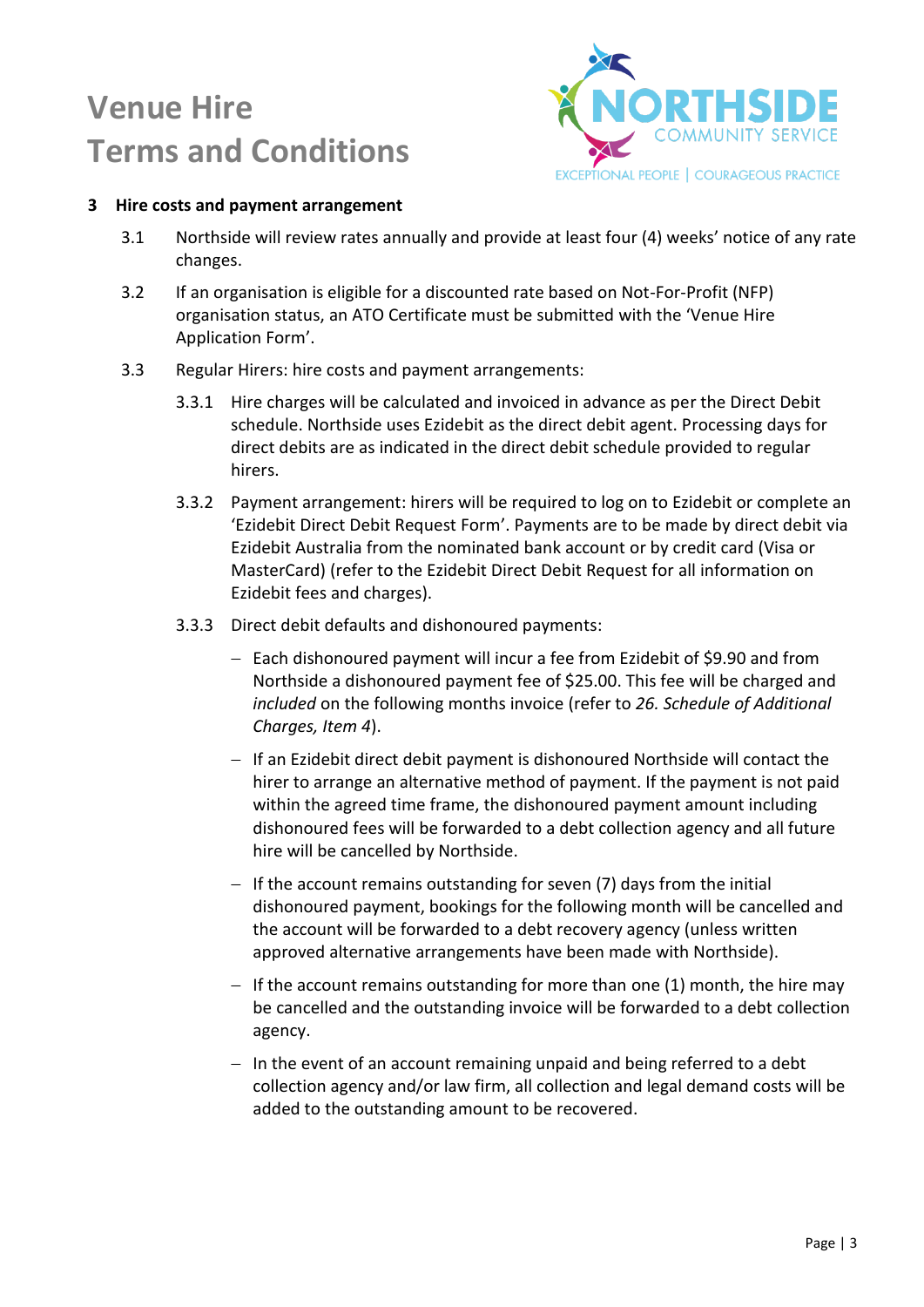

#### <span id="page-3-0"></span>**4 Casual hirers: hire costs and payment arrangements:**

- 4.1 All casual hire will incur a casual booking surcharge:
	- 4.1.1 *Casual Booking Surcharge – Friday/Saturday/Sunday and Public Holidays:* Casual hire sessions booked between 8:00am Friday to 12:00 midnight Sunday or on public holidays will incur the Casual Booking Surcharge of \$130.00. This surcharge is in addition to the hourly rate charged for each venue (refer to the 'Venue Hire Application Form' for the current hourly rates).
	- 4.1.2 *Casual Booking Surcharge – Monday to Thursday:* Casual hire sessions booked between 8:00am Monday to 12:00 midnight Thursday will incur a Casual Booking Surcharge of \$60.00. The surcharge is in addition to the hourly rate charged for each venue (refer to the 'Venue Hire Application Form' for the current hourly rates).
- 4.2 Upon confirmation of the booking, invoices will be emailed to the hirer.
- 4.3 Full hire charges must be paid within seven (7) days of receiving the invoice. If the booking is made and confirmed less than seven (7) days prior to the hire date, full payment must be received within two (2) days of the invoice being sent. If full payment is not received within the specified time frame, the booking may be cancelled and cancellation fees will be applied (refer to *7. Cancellation of booking*).
- 4.4 Keys to the venues will not be issued unless the hire charges are paid in full. A date and time will be provided in the confirmation email advising when to collect the keys.

#### <span id="page-3-1"></span>**5 Debt collection process**

- 5.1 Where a hirer has not paid the invoice by the invoice due date, the following debt collection process will apply:
	- 5.1.1 Northside will send correspondence to the hirer requesting the outstanding fees to be paid immediately or the hire session will be cancelled.
	- 5.1.2 Note: if the hirer cancels the hire session, cancellation fees will apply (refer to *7. Cancellation of booking*).
	- 5.1.3 If the fees are not paid by the due date, Northside will cancel the hire and forward the outstanding fees to a debt collection service to commence debt collection processes.
	- 5.1.4 In the event of a debt being referred to a debt collection agency and/or law firm, all collection and legal demand costs will be added to the outstanding amount to be recovered from the hirer.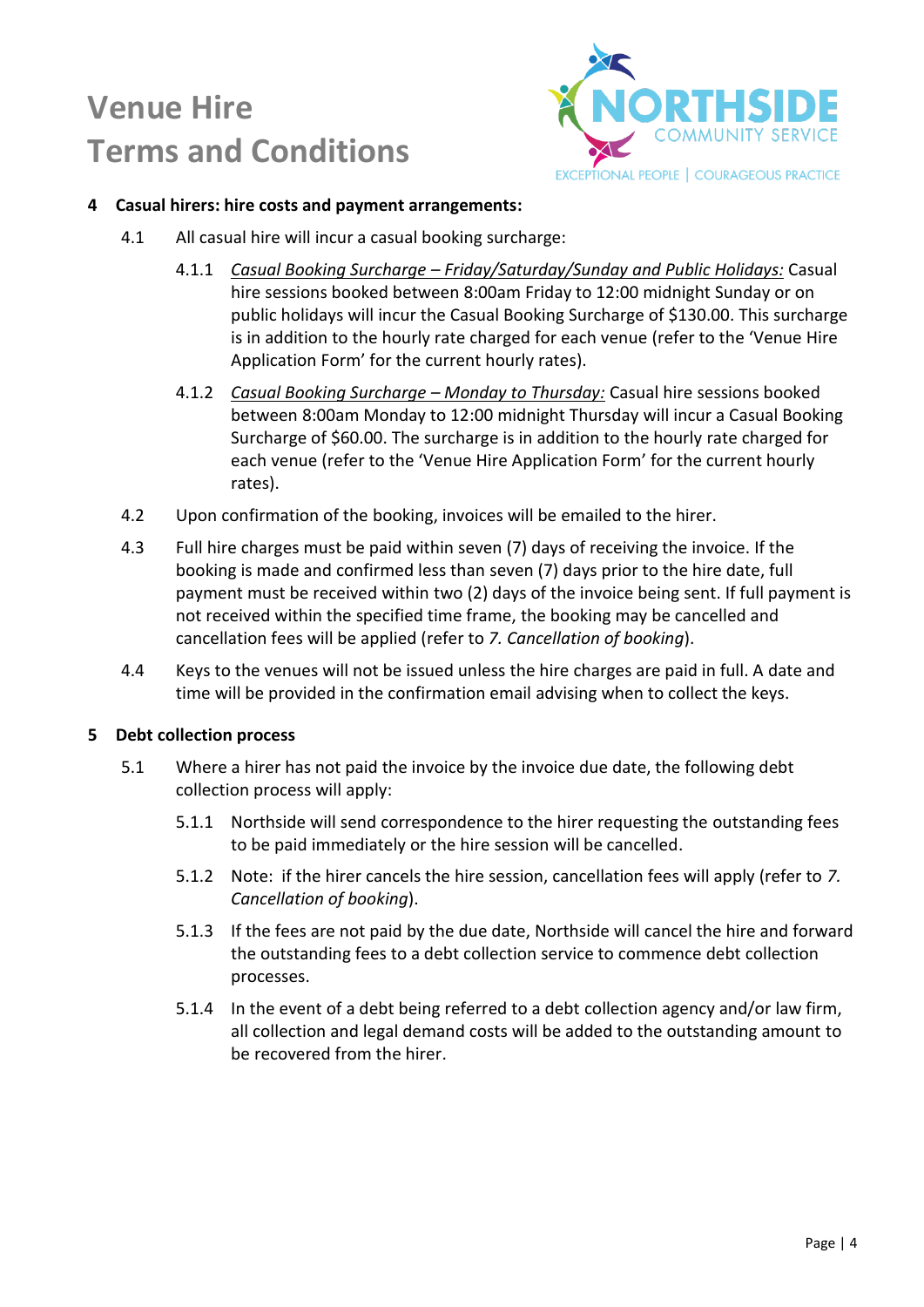

### <span id="page-4-0"></span>**6 Bond**

- 6.1 The Credit Card Bond Form for the bond amount of \$500.00 is required to be completed and returned to Northside prior to the hire date.
	- 6.1.1 The hirer will acknowledge on the Credit Card Bond Form that the card holder is responsible for leaving the premises in its original condition and is liable for any damage caused whilst on premises. Any damage caused during the hire session will be reported to the Northside emergency on call contact phone number.
	- 6.1.2 If total amount of additional charges is in excess of \$500.00, the hirer will be forwarded an invoice for the charges in excess of \$500.00 for settlement within seven (7) days otherwise debt collection proceedings will commence.
- 6.2 Regular hirers bond:
	- 6.2.1 The credit card details are held on file for the duration of the hire period. A charge to the credit card will not be processed unless additional charges are required (refer to *26. Schedule of Additional Charges*).
- 6.3 Casual hirers bond:
	- 6.3.1 Upon collection of the key to the hire venue, the credit card will be pre-authorised with a bond of \$500.00. The pre-authorisation will put a hold on these funds.
	- 6.3.2 If the pre-authorisation is unsuccessful or declined due to insufficient funds, Northside will be permitted to cancel the hire session.
	- 6.3.3 The bond amount will be held until the conclusion of the hiring period. The funds will be released within approximately 5 to 7 working days from the preauthorisation date.
	- 6.3.4 The credit card will be charged up to \$500.00 as required due to:
		- items listed at *26. Schedule of Additional Charges* or
		- a cancellation fee for the hired venue (refer to *7. Cancellation of booking*).

### <span id="page-4-1"></span>**7 Cancellation of booking**

- 7.1 In the event of a cancellation, the following process and charges apply. The debt recovery process will apply if fees are not paid (refer to *5. Debt collection process*).
	- 7.1.1 Northside requires a minimum of 30 days written notice (email acceptable) to cancel any booking and;
		- Cancellations received with less than 30 days' notice of the intended date of hire, will incur 100% of the hire charges.
		- Cancellations received with greater than 30 days' notice will incur a charge equivalent to 25% of the hire charge.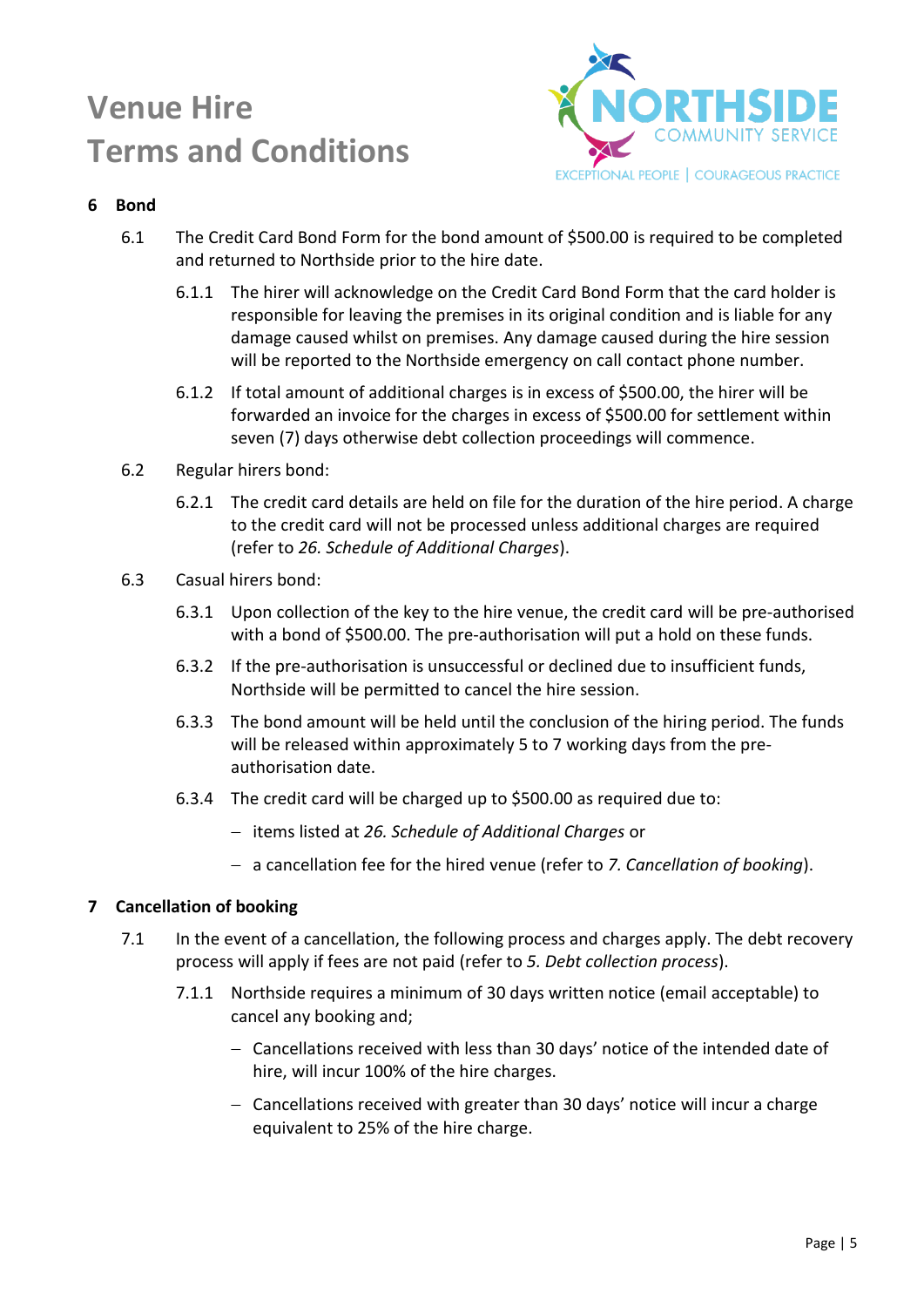

7.2 Cancellation by Northside Community Service: Northside reserves the right to refuse or cancel any booking: that is deemed to be unsuitable for the premises, or where false or misleading information has been given, or where Northside suspects that false or misleading information has been given, or as a consequence of unacceptable behaviour. Northside will not be held liable for any costs incurred by the Hirer as a result of cancellation of any booking. If the terms and conditions of hire are breached

Northside will provide written and/or verbal notice cancelling a booking (without advance warning if necessary) if:

- 7.2.1 The regular hirer neglects to pay invoiced fees within the required timeframe and cancellation fee equals 100% of hire charges.
- 7.2.2 Northside suspects that false or misleading information has been provided on the 'Venue Hire Application Form'.
- 7.2.3 Northside become aware that any event, goods, or services proposed to be held or provided by the hirer is/are objectionable, dangerous, and inappropriate for the venue, prohibited by law, or would be of detriment to Northside, the community, or be in contravention of any laws or the conditions stipulated in the hire agreement. In this case, any payment received will be retained by Northside.
- 7.2.4 Unexpected repairs or alterations to the hire venue are underway.
- 7.2.5 The premises are not fit for use due to electrical or security failure, or damage.
- 7.2.6 Adequate evidence of insurance coverage has not been provided if required.

### <span id="page-5-0"></span>**8 Key collection and return**

- 8.1 *Regular hirers:* keys will be issued to regular hirers for the duration of their regular hire period and must be returned at the end of the regular hire period.
- 8.2 *Casual hirers:* keys must be collected from Northside, 2 Rosevear Place, Dickson ACT, between the hours of 9.00am and 4.00pm Monday to Friday. For weekend hire, keys must be collected on the Thursday prior to the hire.
- 8.3 If the hirer fails to collect the key(s) to the hire venue from Northside prior to their hire session, the hire session will be cancelled by Northside and cancellation charges will apply as per 6. Cancellation of booking.
- 8.4 Keys must be returned to the Northside main office, 2 Rosevear Place Dickson, within one (1) working day following the conclusion of the hiring period, between the hours of 9.00am and 4.00pm Monday to Friday. For weekend hire, keys must be returned on the Monday following the hire. There is NO AFTER HOURS key collection or drop off service available at any venue.
- 8.5 If keys are not returned on time a fee will be deducted from the bond (refer to *26. Schedule of Additional Charges, Item 5*).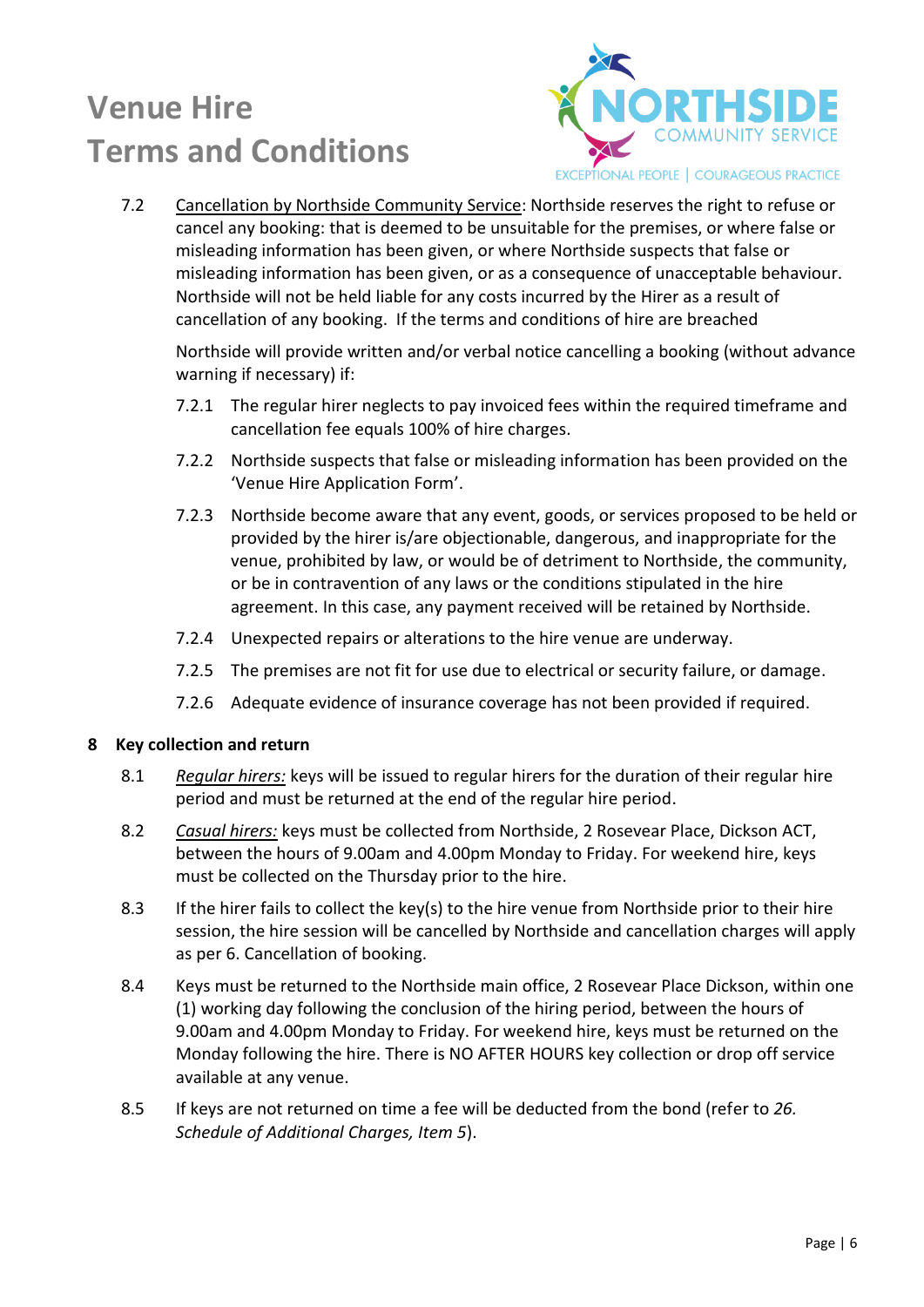

### <span id="page-6-0"></span>**9 Access to venue**

- 9.1 Premises may only be occupied during the times specified in the 'Venue Hire Application Form'. If the hirer occupies the hire venue either before or after the agreed hire time noted on their application form, additional hire time will be charged accordingly (refer to *26. Schedule of Additional Charges, Item 7*).
- 9.2 Set up and cleaning/pack up time must be included within the entry time and exit time stated on the 'Venue Hire Application Form'.
- 9.3 If the venue has been hired until 12.00am (midnight) the hirer must ensure that the premises are vacated no later than midnight.
- 9.4 All goods and equipment provided by the hirer (including music equipment, jukeboxes, decorations, leftover food/drink etc) must be removed from the premises within the hire time period or additional charges will apply (refer to *26. Schedule of Additional Charges; Item 8*).

#### <span id="page-6-1"></span>**10 Storage facilities for regular hirers**

- 10.1 If a regular hirer requires storage, a request may be submitted on the 'Venue Hire Application Form'. There is limited storage available and storage may not be available to all regular hirers. Where available, a storage facility and key will be made available to the hirer.
- 10.2 Storage fees are charged monthly via invoice as per the charges outlined on the 'Venue Hire Application Form'.
- 10.3 Items stored are the responsibility of the hirer and do so at their own risk and are not covered by Northside's insurance policy. The hirer must not store any illegal, highly flammable or dangerous goods.
- 10.4 Hirers are not permitted to provide their own storage cupboards and locks unless written permission is granted by Northside.

#### <span id="page-6-2"></span>**11 Public liability insurance**

- 11.1 All hirers holding a public event or providing a public service to the community must provide evidence of their own public liability insurance to a value of \$10 million. Hirers will be required to provide a copy of their Public Liability Insurance prior to the event. Please note:
	- 11.1.1 A Public Event is an event which is:
		- $-$  open to members of the public and/or
		- advertised to the general public and/or
		- $e$  either free to attend or has an entry cost and/or
		- aimed to sell or promote goods or services (eg. Tupperware Party)
	- 11.1.2 A Private Event: is an event which is;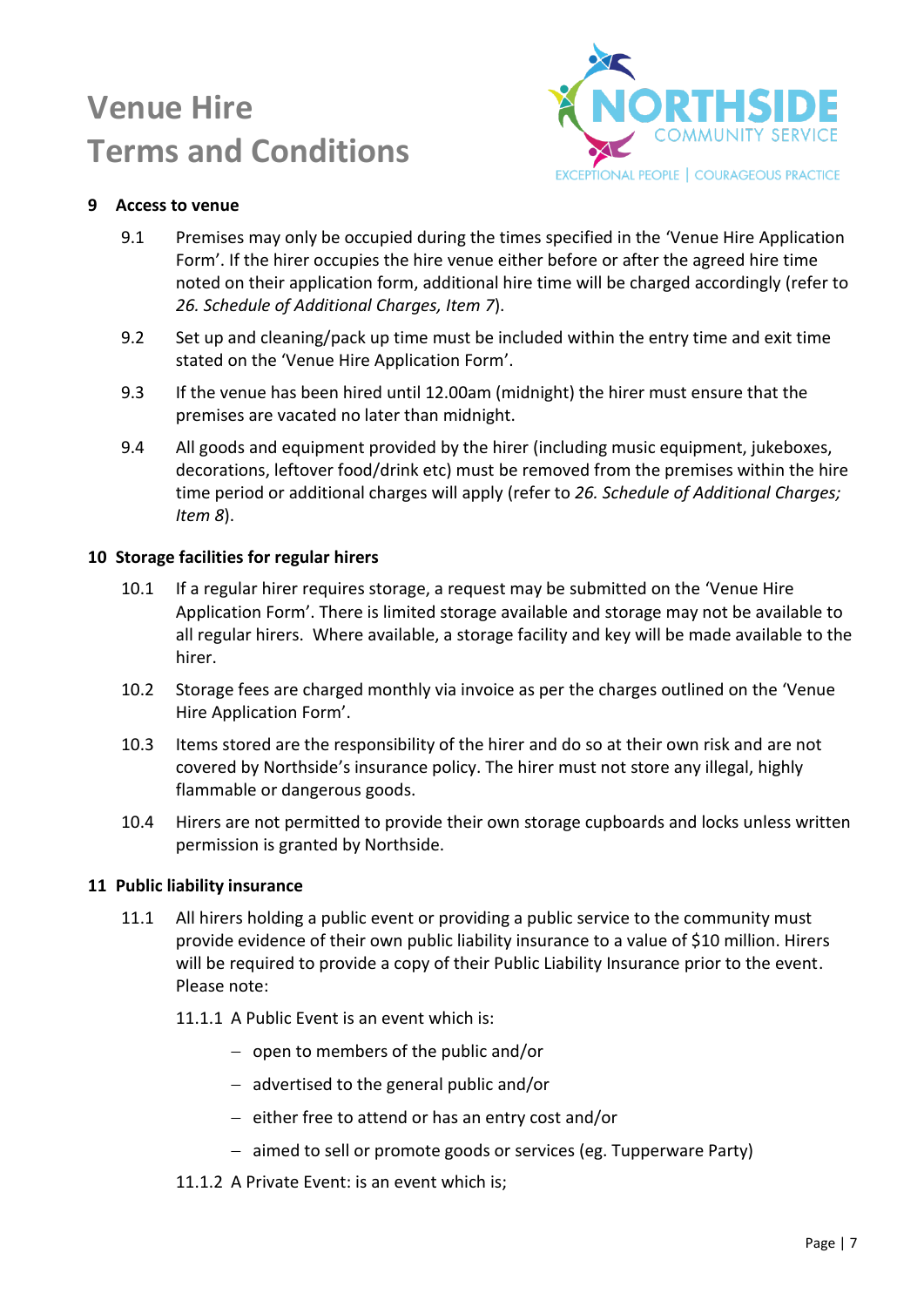

- by invitation only. For example a birthday party. Private events would be adequately covered by Northside's Public Liability Insurance
- 11.2 \$1,000 excess is payable in the event of any public liability insurance claim made by hirers.

## <span id="page-7-0"></span>**OBLIGATIONS DURING HIRE**

### <span id="page-7-1"></span>**12 General obligations**

- 12.1 Personal belongings / food items left unattended at the venue will be at the hirer's own risk. Any equipment arranged by the hirer (eg. Jukebox) must be removed from the venue by the end of the hire period. The venue will not be available the following day to collect equipment. If this term is breached, a fee may be charged and deducted from the bond (refer to *26. Schedule of Additional Charges, Item 8*).
- 12.2 The hirer must allow un-restricted access to the venue at any time by Northside staff or representative on official business, attending due to an emergency call out, security officers or emergency services officers.

#### <span id="page-7-2"></span>**13 Cleaning, setting up and packing up**

- 13.1 All of the following is required within the agreed period of hire:
	- 13.1.1 The premises must be left in a clean and tidy condition with floors swept and mopped and the kitchen cleaned and all items removed from the fridge and/or freezer. If this term is breached, a fee may be charged and deducted from the bond (refer to *26. Schedule of Additional Charges, Item 9*).
	- 13.1.2 Set up and pack up time for furniture and decorations (and delivery of any food and beverages) must be included within the hire session time. The hirer is responsible for the set up and pack up of furniture required by the hirer. If this term is breached, a fee may be charged and deducted from the bond (refer to *26. Schedule of Additional Charges, Item 10*).
	- 13.1.3 The hirer is responsible for removing all rubbish from inside the premises; rubbish must be placed in the rubbish hoppers provided and not left in the rubbish bins inside the premises. If this term is breached, a fee may be charged (refer to *26. Schedule of Additional Charges, Item 11*).
	- 13.1.4 The hirer is responsible for removing cigarette butts and broken or empty bottles from the surrounding outside areas of the hire venue. If this term is breached, a fee may be charged and deducted from the bond (refer to *26. Schedule of Additional Charges, Item 12*).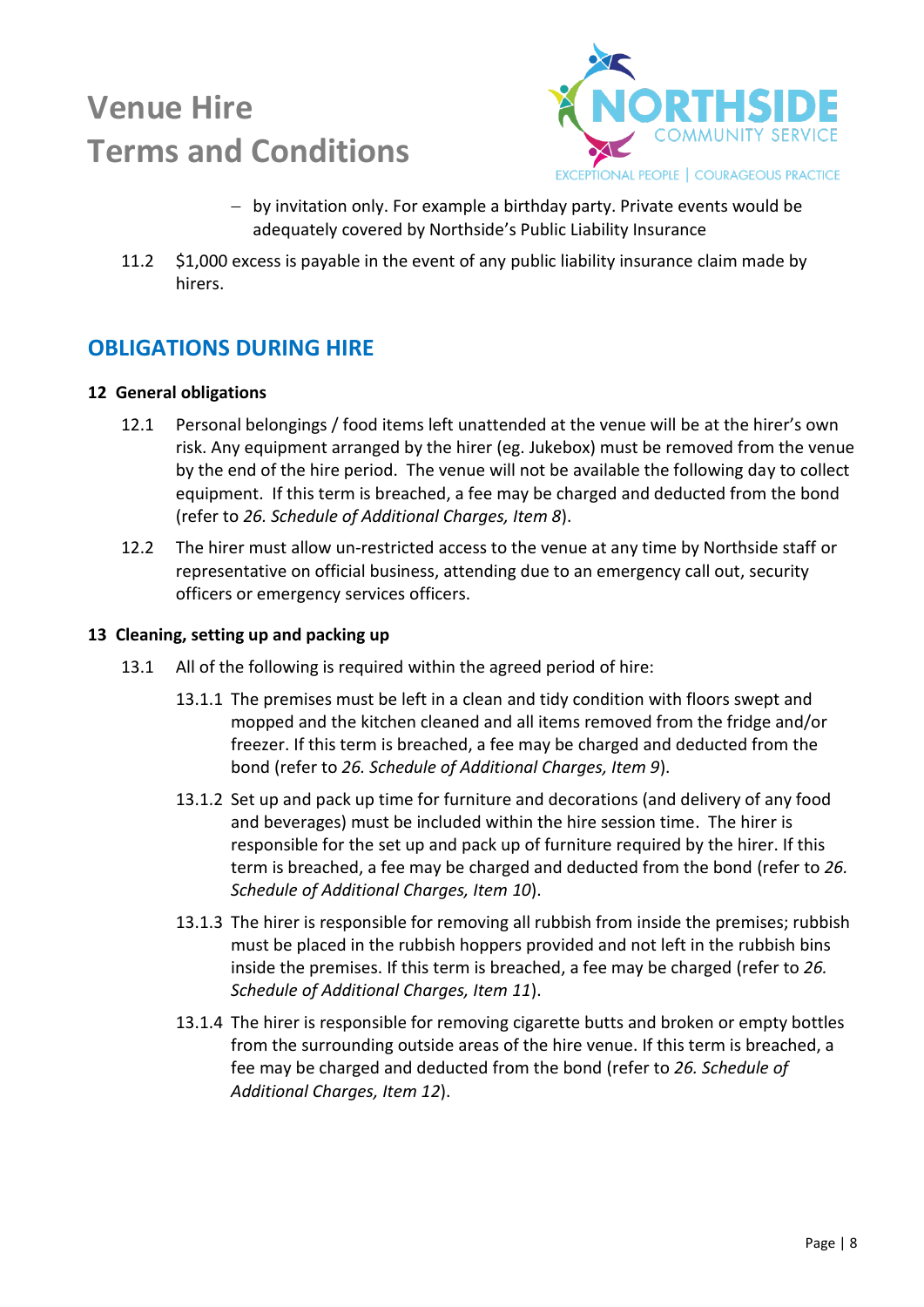

### <span id="page-8-0"></span>**14 Decorations and advertising**

- 14.1 The use of decorations is permitted on the condition they do not damage or mark any part of the building. Extreme care should be taken to ensure decorations do not present a fire hazard.
- 14.2 Handbills, posters and other advertising materials are not permitted within or outside any venues without the written consent of Northside.
- 14.3 If decorations are not removed, or should damage from decorations be caused, the cost of removal and cost of repairs will be deducted (refer to *26. Schedule of Additional Charges, Item 13*).
- 14.4 Glitter, party-poppers and smoke machines are not permitted.
- 14.5 Events, gatherings and/or parties must not be advertised on Facebook or other media.

#### <span id="page-8-1"></span>**15 Restrictions to numbers**

15.1 To satisfy fire regulations the maximum capacity for each venue is declared on the application. Strict adherence to this capacity must be maintained. If this term is breached, a fee and fines may be charged (refer to *26. Schedule of Additional Charges, Item 3 and Item 17*).

#### <span id="page-8-2"></span>**16 Food catering / barbeques**

16.1 Preparation of food and beverages must be confined to kitchen areas. Barbeques are permitted for use outside the facility only. Barbeques are not provided for use at the venues. Hirers must provide their own barbeque. The kitchen must be left clean and tidy as per the original condition the kitchen was presented at the start of the hire session.

#### <span id="page-8-3"></span>**17 Smoking and alcohol**

- 17.1 Smoking is NOT permitted inside any venue.
- 17.2 Alcohol consumption is permitted in accordance with relevant regulations. If hirers provide alcohol or permit alcohol to be consumed at their event, they do so at their own risk. The sale of liquor without a suitable license is illegal and therefore strictly prohibited in any venue.
- 17.3 For Alcohol licenses and regulations visit the websites below: <http://www.ors.act.gov.au/community/liquor> <http://www.legislation.act.gov.au/a/2010-35/default.asp>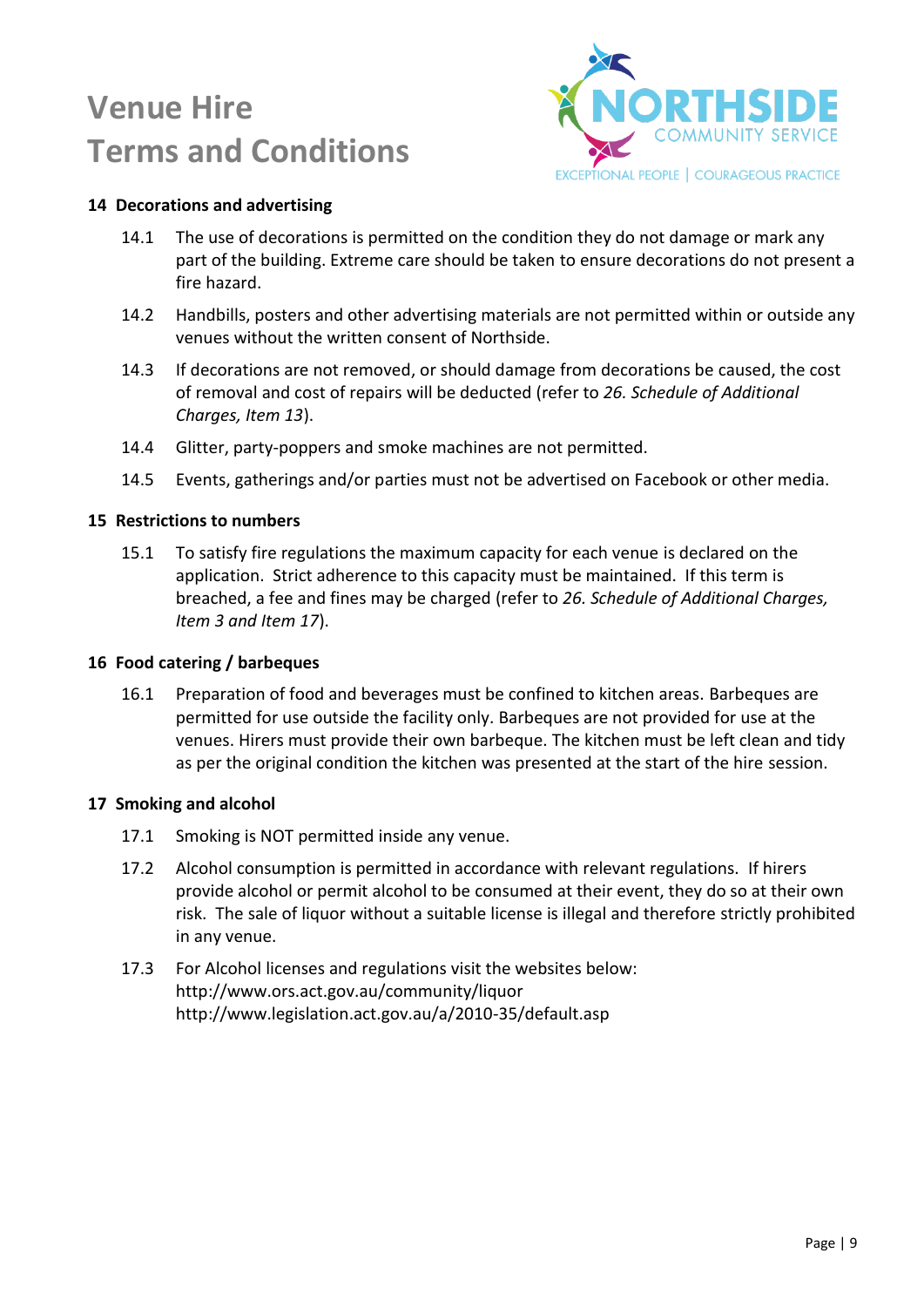

### <span id="page-9-0"></span>**18 Noise**

- 18.1 All venues are in a residential area and due consideration must be given to nearby residents. Complaints received by Northside from nearby residents for noise disturbances will incur an additional fee (refer to *26. Schedule of Additional Charges, Item 14*).
- 18.2 Excessive noise could incur an infringement/fine of up to \$1,000.00 for which the hirer is liable. If this term is breached, the hirer will be invoiced and charged for the cost of the infringement (refer to *26. Schedule of Additional Charges, Item 15*).
	- 18.2.1 In accordance with the Environment Protection Act 1997 all noise must be below 45 decibels up to 10pm. From 10pm to 12am noise levels must not exceed 35 decibels. Premises must be vacated no later than midnight.

#### <span id="page-9-1"></span>**19 Damage to property or premises**

- 19.1 'Damage' is considered as breakages that impair the value, usefulness, or normal function of our venues. A requirement of additional cleaning is also considered under 'Damages' in these terms and conditions.
- 19.2 Any damage that occurs to the premises during the time of hire must be reported to Northside as soon as possible (refer to *22. Emergency call-out*).
- 19.3 For any damage incurred by the hirer or one of their invited guests, the cost of repairs arranged by Northside plus an additional clean up and administration fee will be deducted from the bond (refer to *26. Schedule of Additional Charges, Item 16*).

#### <span id="page-9-2"></span>**20 Illegal activity or maximum room capacity exceeded**

20.1 If any activities in or around any venue instigate the attendance of the Police (during hire or thereafter), a fee will be charged. Hirers are responsible for bearing the full cost of fines/infringement notices for non-compliance of maximum room capacity (refer to *26. Schedule of Additional Charges, Item 17*).

#### <span id="page-9-3"></span>**21 Security and safety**

- 21.1 Hirers are responsible for the security and safety of themselves, their guests and the building and grounds during the time of hire. Hirers are responsible for the behaviour of attendees at their event at the Northside hired venue.
- 21.2 The hirer is responsible for the conduct of all attendees and children are to be adequately supervised by an adult at all times. The costs incurred for any damage caused by any person in attendance during the hire period will be the responsibility
- 21.3 The hirer must allow un-restricted access to the venue at any time by Northside staff on official business, security officers or emergency officers.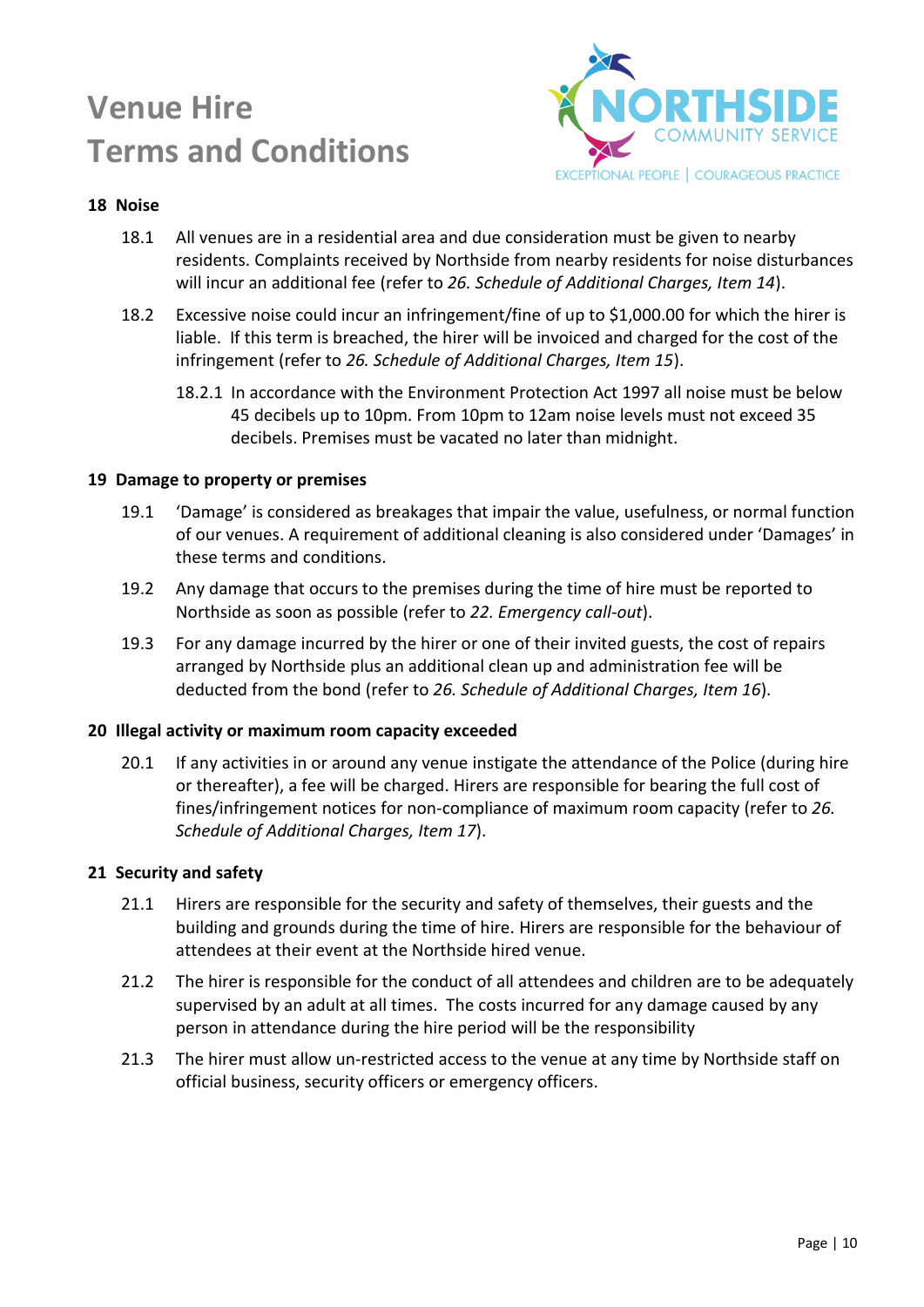

### <span id="page-10-0"></span>**22 Emergency call-out**

- 22.1 Northside does not operate after hours or on weekends. Keys must be collected during business hours, as there is no after-hours customer service available and the emergency number does not cater for this.
- 22.2 An emergency on call phone number will be provided for the hirer to contact in case of emergency. Emergencies are classified as:
	- 22.2.1 hirer cannot gain access to the premises (eg. key won't work or door lock broken)
	- 22.2.2 property or building damage which requires immediate repairs (eg. window broken and needs immediate repairs to be arranged).
- 22.3 Emergency call out fee requiring attendance:
	- 22.3.1 Applicable if an emergency call out phone call is placed by the hirer and the hirer cannot be assisted over the phone and attendance is required. In the case where the call out was not the fault of Northside and/or the venue hire equipment/structure is not faulty, the hirer will be charged an attendance fee for on-site assistance (refer to *26. Schedule of Additional Charges, Item 18*).

#### <span id="page-10-1"></span>**23 Fire or Police contacted**

- 23.1 Extreme Emergencies: In case of fire at premises or if Police are required to attend event, Hirers must phone 000 as first point of contact.
- 23.2 Hirers are responsible for bearing the full cost in case of a false alarm relating to a fire, police or a security call out (refer to *26. Schedule of Additional Charges, Item 17*).

### <span id="page-10-2"></span>**OBLIGATIONS AFTER HIRE**

#### <span id="page-10-3"></span>**24 Cleaning and packing up**

- 24.1 Premises must be vacated no later than 12.00am, midnight.
- 24.2 It is the responsibility of the hirer to ensure the premises and grounds are left in a clean and tidy condition at the end of the hire and all equipment is returned to storage.
- 24.3 If the cleaning is not to a suitable standard, the cost of engaging cleaners will be deducted from the bond (refer to *26. Schedule of Additional Charges*).
- 24.4 At the end of the hire, hirers must ensure all items identified in point *25. Hirer's checklist* have been completed.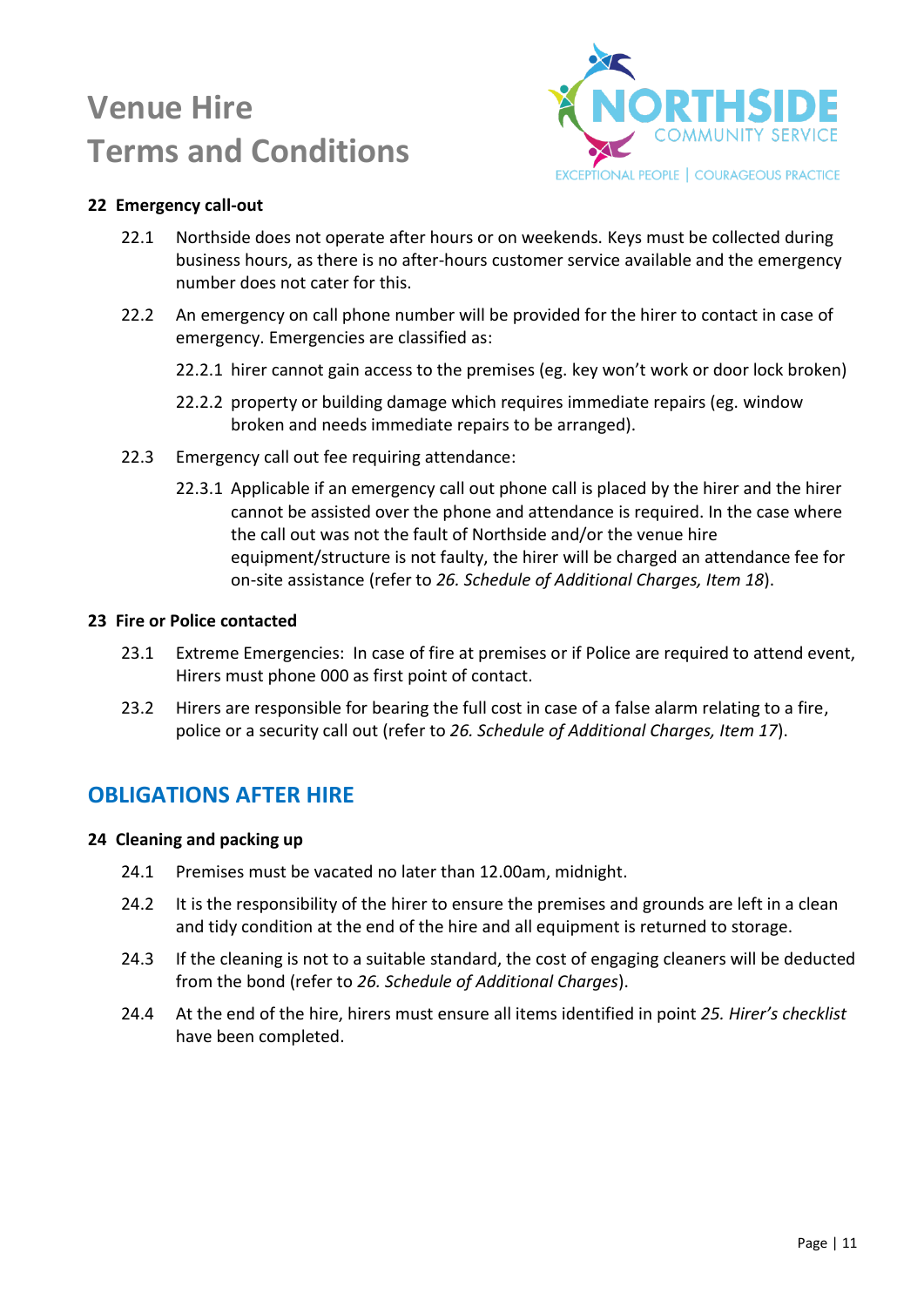

### <span id="page-11-0"></span>**25 Hirer's checklist:**

- 25.1 Premises must be left in suitable condition. A checklist has been provided for hirers to follow:
	- All tables and chairs have been wiped down and stacked/stored in original position
	- All decorations have been removed (including balloons, tape and adhesives, streamers, etc)
	- Any cooking equipment used has been washed and returned to storage
	- $-$  Toilets have been left in a reasonable state and tidied of excessive rubbish
	- All floors have been swept and mopped.
	- All rubbish has been placed in external rubbish hopper bins to capacity only, or removed from the premises
	- $-$  All additional items belonging to the hirer are removed from the venue (including food and drinks, music equipment etc). Hirers are not permitted to access the venue the following day. Additional hire charges will apply
	- $-$  All heating/air-conditioning have been turned off. Failure to turn off air conditioners/heating at completion of hire will result in a fee of \$100.00 to be deducted from the bond (refer to *26. Schedule of Additional Charges, Item 8*).
	- All windows are closed
	- All lights are turned off
	- All doors are locked and secure
	- Majura Function Room: If remote for projector is requested by hirer at collection of key, return remote control for projector will be required at end of hire session. Nonreturn of remote will incur a deduction of bond (refer to *26. Schedule of Additional*  Charges, Item 20).
	- Casual hirers: keys must be returned to Northside, 2 Rosevear Place, Dickson, on the first working day following the hire between the hours of 9:00am and 4:00pm (refer to 8. Key collection and return). NB: The office is NOT open prior to 9am.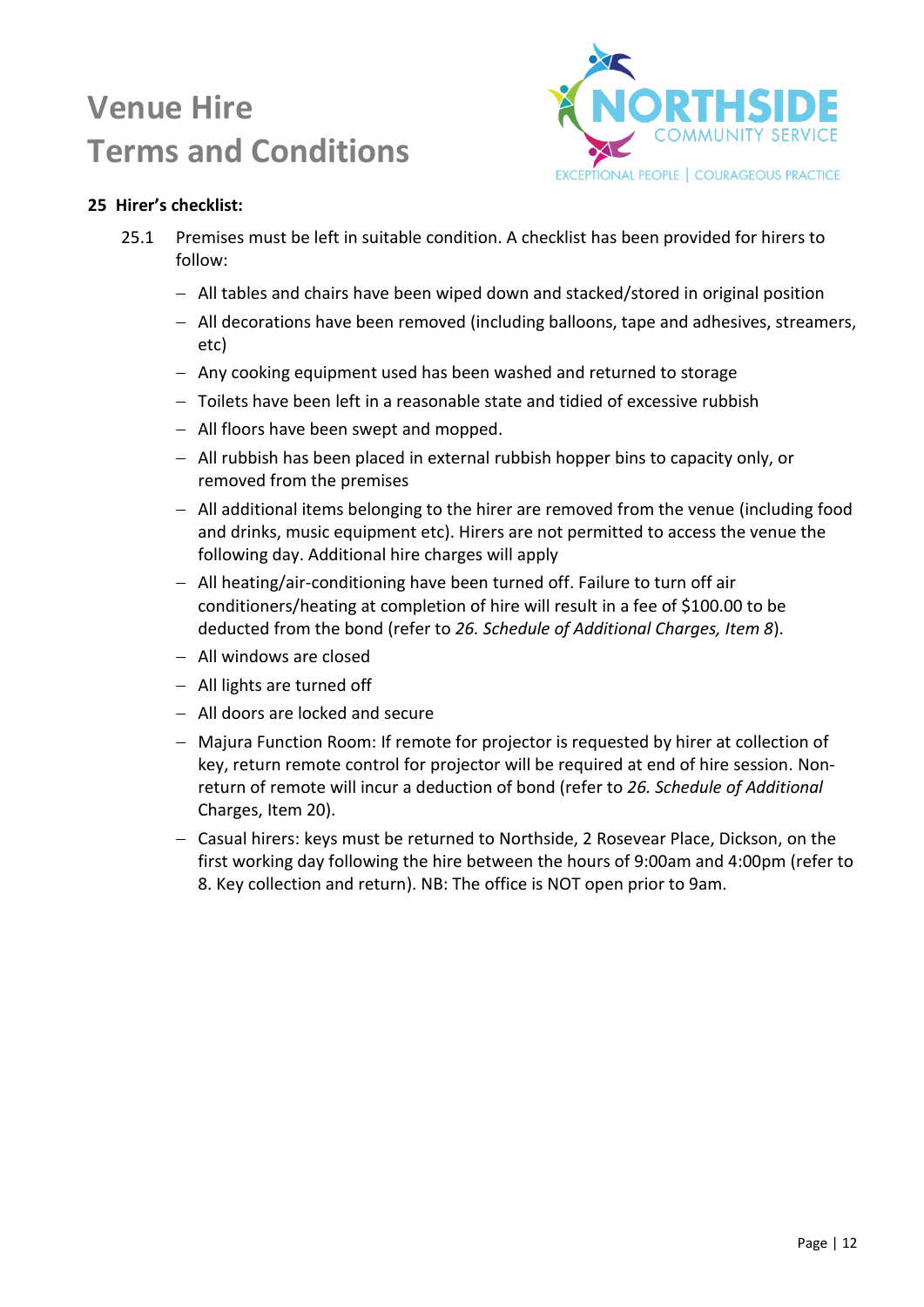

## <span id="page-12-0"></span>**FEES**

### <span id="page-12-1"></span>**26 Schedule of additional charges:**

- 26.1 In the event of any of the circumstances listed in the Schedule of Additional Charges, the hirer agrees to the BOND being utilised for the associated costs or fee incurred to a maximum of \$500.00. Where applicable, hirers may be charged for more than one item.
- 26.2 If the total of additional charges is in excess of \$500.00, the hirer will be forwarded an invoice for the excess.

| <b>Schedule of Additional Charges</b> |                                                                                                                                                                                                                         |                                                                                    |  |  |
|---------------------------------------|-------------------------------------------------------------------------------------------------------------------------------------------------------------------------------------------------------------------------|------------------------------------------------------------------------------------|--|--|
| <b>ITEM</b>                           | <b>ITEM DESCRIPTION</b>                                                                                                                                                                                                 | <b>CHARGE INCURRED</b>                                                             |  |  |
| $\mathbf{1}$                          | Reference 1. Agreement to the contract; 1.2 Age restrictions: Non-<br>compliance of age restrictions                                                                                                                    | \$500.00                                                                           |  |  |
| $\overline{2}$                        | Reference 1. Agreement to the contract; 1.3 Restrictions to numbers<br>attending: Non-compliance of numbers in attendance.                                                                                              | \$500.00                                                                           |  |  |
| 3                                     | Reference 1. Agreement to the contract; 1.4 Restrictions to numbers<br>attending: Non-compliance of maximum capacity of the hire venue in<br>line with fire regulations.                                                | \$500.00                                                                           |  |  |
| 4                                     | Reference 3. Hire costs and payment arrangements; 3.3.3 Direct<br>debit defaults and dishonoured payments: Each dishonoured<br>payment will incur a fee from Ezidebit of \$9.90 and from Northside a<br>fee of \$25.00. | Ezidebit Fee \$9.90<br><b>PLUS Northside</b><br>dishonoured<br>payment fee \$25.00 |  |  |
| 5                                     | Reference 7. Key collection and return: Non-return of key(s) issued<br>to hirer (includes initial key issued and any additional keys issued if<br>original is lost)                                                     | \$100.00                                                                           |  |  |
| 6                                     | Reference 7. Key collection and return; Replacement key:<br>Loss of keys resulting in a call to the Northside emergency number<br>and on site attendance to deliver and issue a replacement key.                        | \$110.00                                                                           |  |  |
| 7                                     | Reference 8. Access to venue: Additional occupation of premises if<br>hirer uses premises before or after agreed time of hire. Additional<br>hire time will be charged according to additional hire time used.          | \$cost of additional<br>hire time PLUS<br>admin fee \$25.00                        |  |  |
| 8                                     | Reference 12. General obligations; 12.1 Personal belongings / food<br>items: Hirer's personal items or hired equipment left at premises<br>outside of agreed hire period                                                | \$150.00                                                                           |  |  |
| 9                                     | Reference 13. Cleaning, setting up and packing up: Additional<br>cleaning of venue if venue is not left in clean condition.                                                                                             | \$150.00 per hour                                                                  |  |  |
| 10                                    | Reference 13. Cleaning, setting up and packing up: Chairs / Tables not<br>cleaned and/or packed away in correct area                                                                                                    | \$110.00                                                                           |  |  |
| 11                                    | Reference 13. Cleaning, setting up and packing up: Rubbish not<br>placed in bin hoppers provided and/or any excessive rubbish that<br>does not fit in hoppers is not removed                                            | \$110.00                                                                           |  |  |
| 12                                    | Reference 13. Cleaning, setting up and packing up: Failure to remove<br>cigarette butts and broken/empty bottles from surrounding outside<br>areas                                                                      | \$120.00                                                                           |  |  |